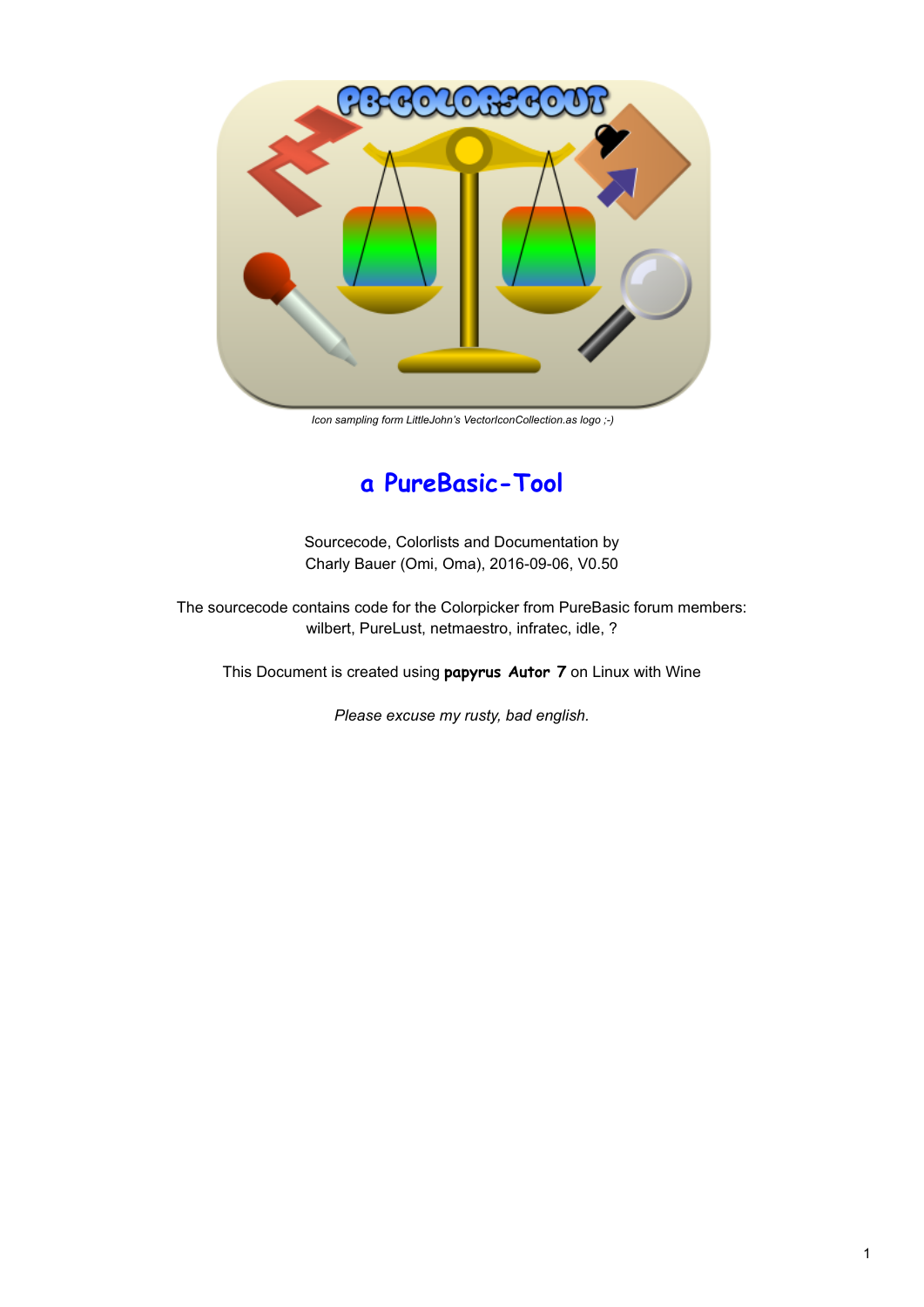# **Inhaltsverzeichnis**

| 1.1              |                                                                                                                                                                                                                               |  |
|------------------|-------------------------------------------------------------------------------------------------------------------------------------------------------------------------------------------------------------------------------|--|
| 1.2              |                                                                                                                                                                                                                               |  |
|                  |                                                                                                                                                                                                                               |  |
| 2.1              |                                                                                                                                                                                                                               |  |
| $2.2\phantom{0}$ |                                                                                                                                                                                                                               |  |
| 2.3              |                                                                                                                                                                                                                               |  |
| 3.               |                                                                                                                                                                                                                               |  |
| 3.1              |                                                                                                                                                                                                                               |  |
| 3.2              |                                                                                                                                                                                                                               |  |
| 3.3              |                                                                                                                                                                                                                               |  |
| 3.4              |                                                                                                                                                                                                                               |  |
| 3.5              |                                                                                                                                                                                                                               |  |
|                  |                                                                                                                                                                                                                               |  |
|                  |                                                                                                                                                                                                                               |  |
| 3.6              |                                                                                                                                                                                                                               |  |
| 4.               |                                                                                                                                                                                                                               |  |
| 4.1              |                                                                                                                                                                                                                               |  |
| 4.2              |                                                                                                                                                                                                                               |  |
| 4.3              |                                                                                                                                                                                                                               |  |
| 4.4              |                                                                                                                                                                                                                               |  |
|                  |                                                                                                                                                                                                                               |  |
|                  |                                                                                                                                                                                                                               |  |
| 5.               |                                                                                                                                                                                                                               |  |
| 5.1              |                                                                                                                                                                                                                               |  |
|                  |                                                                                                                                                                                                                               |  |
| 5.2              |                                                                                                                                                                                                                               |  |
| 5.3              |                                                                                                                                                                                                                               |  |
|                  |                                                                                                                                                                                                                               |  |
| 5.4              |                                                                                                                                                                                                                               |  |
|                  |                                                                                                                                                                                                                               |  |
| 6.1              |                                                                                                                                                                                                                               |  |
| 6.2              |                                                                                                                                                                                                                               |  |
| 6.3              |                                                                                                                                                                                                                               |  |
| 7.               |                                                                                                                                                                                                                               |  |
|                  |                                                                                                                                                                                                                               |  |
| 8.1              |                                                                                                                                                                                                                               |  |
| 8.2              | Color list: List export 2000 and 2000 and 2000 and 2000 and 2000 and 2000 and 2000 and 2000 and 2000 and 2000 and 2000 and 2000 and 2000 and 2000 and 2000 and 2000 and 2000 and 2000 and 2000 and 2000 and 2000 and 2000 and |  |
| 8.3              |                                                                                                                                                                                                                               |  |
| 8.4              |                                                                                                                                                                                                                               |  |
|                  |                                                                                                                                                                                                                               |  |
| 9.1              |                                                                                                                                                                                                                               |  |
| 9.2              |                                                                                                                                                                                                                               |  |
|                  |                                                                                                                                                                                                                               |  |
|                  |                                                                                                                                                                                                                               |  |
| 11.1             |                                                                                                                                                                                                                               |  |
|                  |                                                                                                                                                                                                                               |  |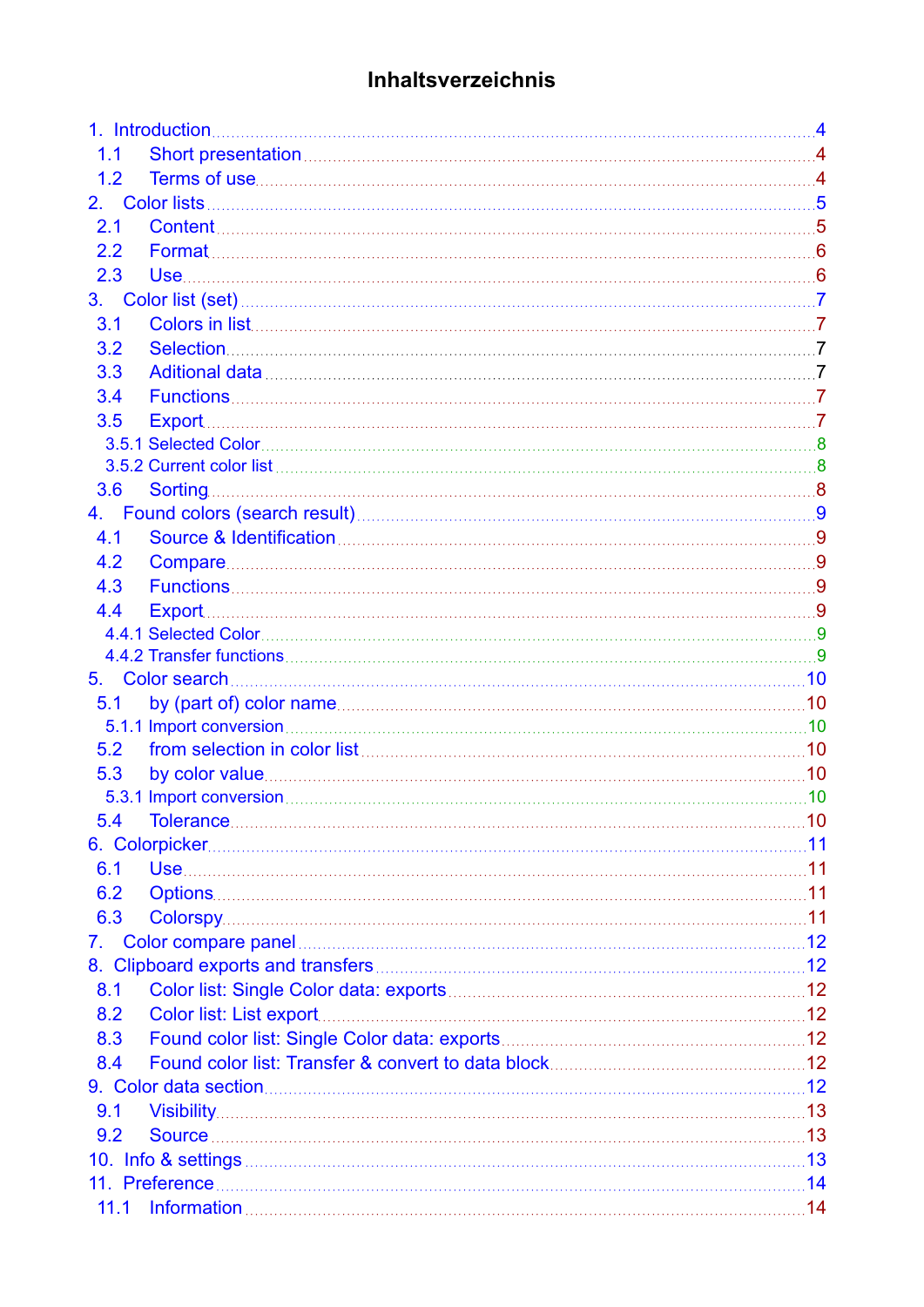| <b>11.2 Data</b> |  |
|------------------|--|
|                  |  |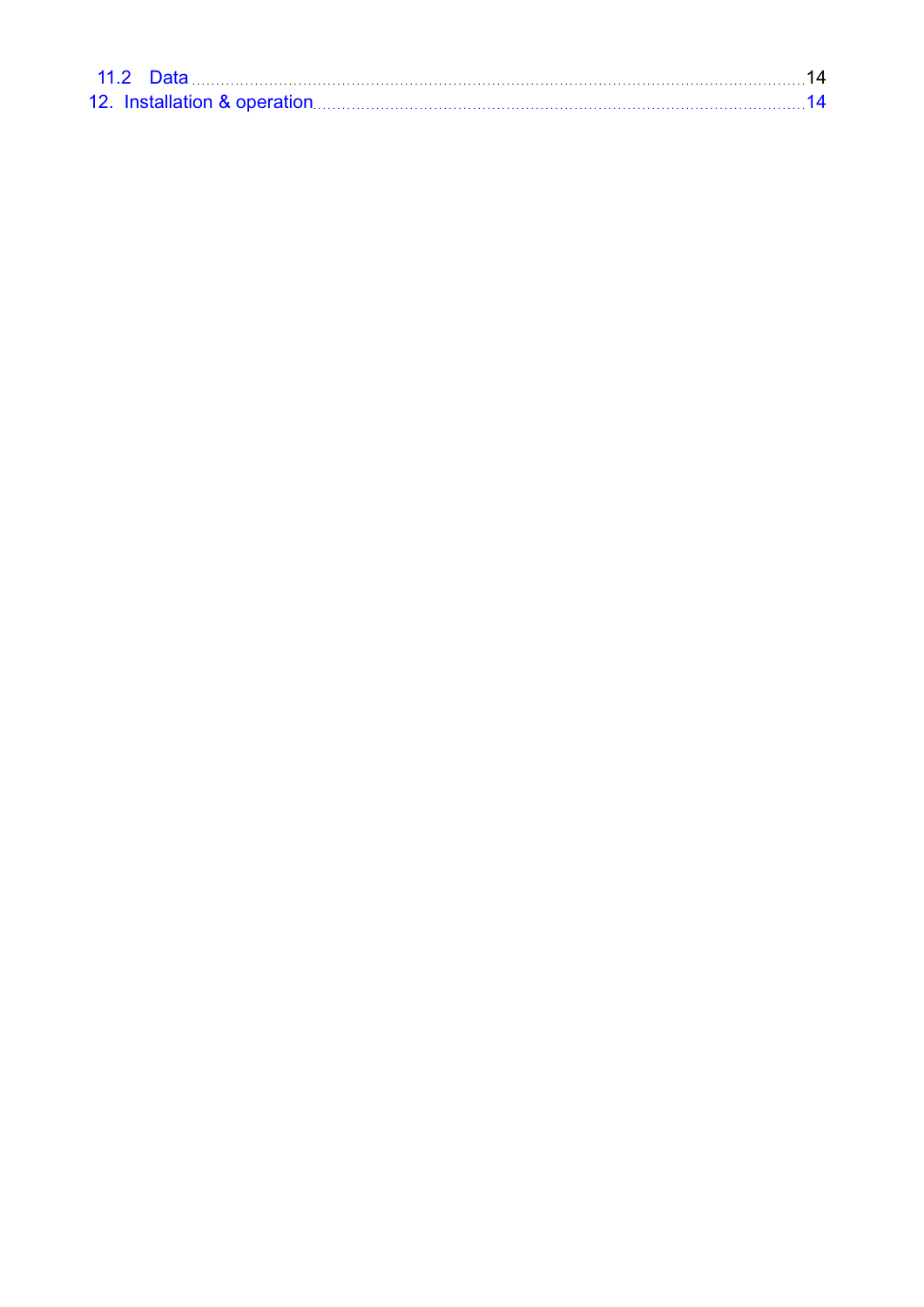## <span id="page-3-0"></span>**1. Introduction**

## **1.1 Short presentation**

#### **PB-ColorScout is a tool for PureBasic as source code.**

It is running under

- Linux
- Mac
- Windows

It's the first time that i've applied LittleJohn's idea of Vector-Icons in practice.

The main function is ...

- to reduce the mass of hardcoded trial&error-color-values in the code
- to find existing named colors from color lists for color values with adjustable tolerance.
- to find similar colors in other color lists with adjustable tolerance.
- to find color list with specific colors.
- to get an autoconverted PureBasic-Hex-Value from other (usual) color formats and back.
- to integrate the PureBasic Color-Picker for all 3 platforms developed in the PB-Forum by **wilbert**, **PureLust**, **netmaestro**, **infratec**, **idle, ... ?**
- using one big file with known color lists (at the moment) for:
	- » CSS (= HTML),
	- » X11 (= expanded CSS / Unix/Linux-set),
	- » RAL, (w. english-, german-names & RAL-numbers)
	- » XKCD,
	- » VGA,
	- » LibreOffice,
	- » Crayola colors (different sets),
	- » Resene colors set,
	- » Pantone-C and TPX color sets,
	- » WIKI (big collection from Web),
	- » ...
	- » or a combination of all included lists in the package.
- adding a complement, but no replacement for the integrated PureBasic 'Color Picker'-Tool!

### **1.2 Terms of use**

Published program as sourcecode, file with colorlists and documentation are public domain.

- The files may not be sold in sourcecode or executable form!
- Can be used by anyone in any way!
- Can be changed, extended and/or improved in any way (especially OS-specific) and can be reposted in the PureBasic-Forum!
- Every form of improvement (code, API or translation of documentation), debugging or hints is welcomed.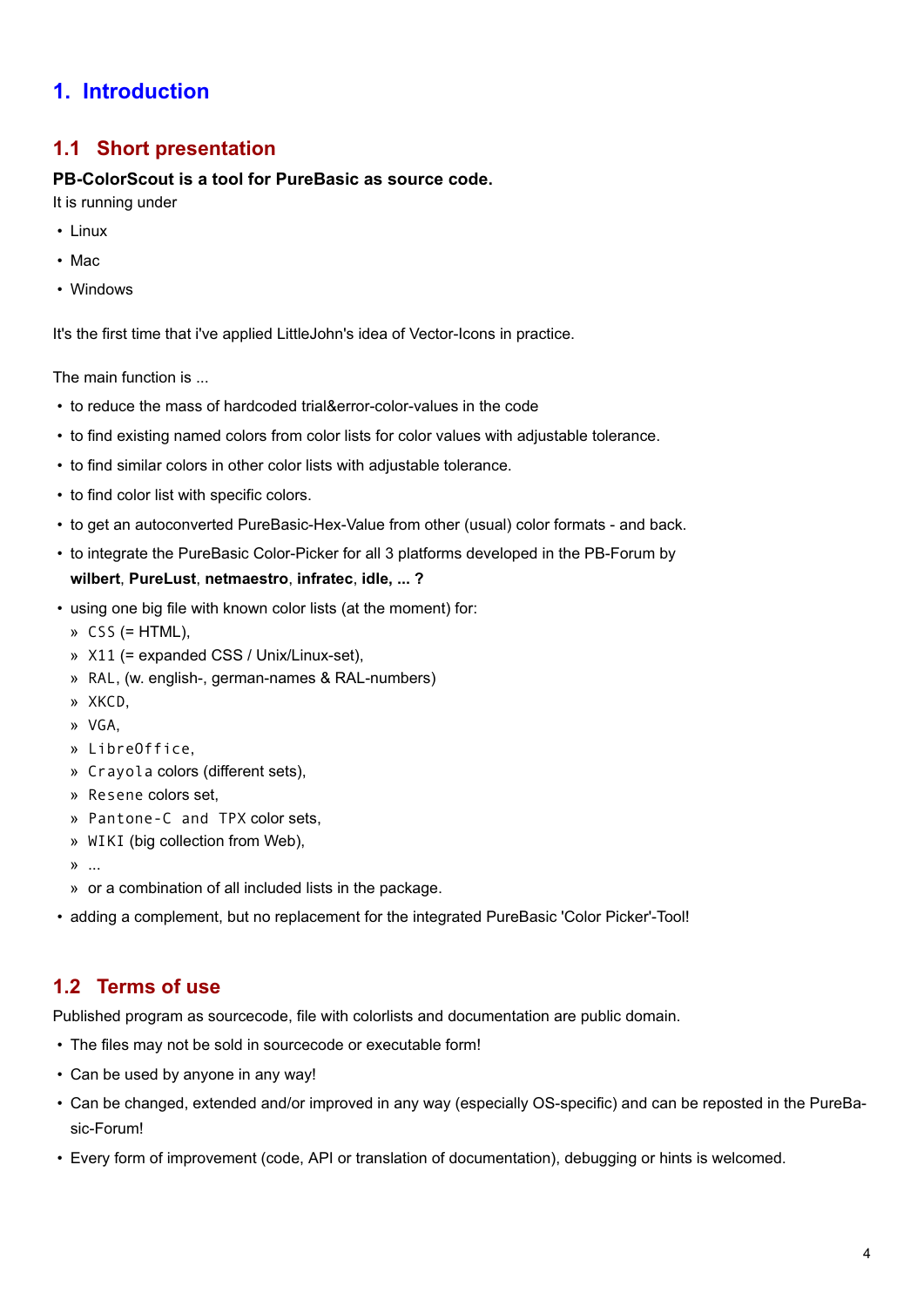<span id="page-4-0"></span>

| $\bullet$ $\bullet$ $\bullet$<br>$\circledast$ |          |                                   |  |    | <b>PB-ColorScout</b> |                      |                  |                |     |                         |   |
|------------------------------------------------|----------|-----------------------------------|--|----|----------------------|----------------------|------------------|----------------|-----|-------------------------|---|
| Select colorlist                               |          | #CSS: CSS basic colors [~140]     |  |    |                      |                      |                  |                |     |                         | ٥ |
| Color names in list: #CSS                      |          | PB-Color (Hex)                    |  | a. |                      | Results (from value) |                  |                |     | PB-Color (Hex)          |   |
| LightGoldenRodYellow                           |          | \$D2FAFA                          |  |    |                      | <b>BurlyWood</b>     |                  |                |     | \$87B8DE                |   |
| LightGray                                      |          | \$D3D3D3                          |  |    |                      | DarkSalmon           |                  |                |     | \$7A96E9                |   |
| LightGrey                                      |          | \$D3D3D3                          |  |    |                      | LightCoral           |                  |                |     | \$8080F0                |   |
| LightGreen                                     |          | \$90EE90                          |  |    |                      | LightSalmon          |                  |                | 115 | \$7AA0FF                |   |
| LightPink                                      | ,o       | \$C1B6FF                          |  |    |                      | Salmon               |                  |                |     | \$7280FA                |   |
| LightSalmon                                    |          | \$7AA0FF                          |  |    |                      | SandyBrown           |                  |                |     | \$60A4F4                |   |
| LightSeaGree                                   |          | \$AAB220                          |  |    |                      |                      |                  | . Fourd calors |     |                         |   |
| LightSkyBlue                                   |          | \$FACE87                          |  |    |                      |                      |                  |                |     |                         |   |
| LightSlateGray                                 |          | \$998877                          |  |    |                      |                      |                  |                |     |                         |   |
| LightSlateGrey                                 |          | \$99887                           |  |    |                      |                      |                  |                |     |                         |   |
| <b>LightSteelRlue</b>                          |          | <b>CDECARO</b>                    |  |    |                      |                      |                  |                |     |                         |   |
| Search in color list above for                 |          |                                   |  |    |                      |                      |                  |                |     |                         |   |
| part of name                                   |          | beige                             |  |    |                      | ्                    |                  |                |     |                         |   |
| similar ones to selection                      |          |                                   |  |    |                      | Q                    |                  |                |     | tolerance $[\pm \%]$    |   |
| similar ones to PB-Hex-val.<br>\$7AA0FF        |          |                                   |  |    | ▼                    | $Q_{\bullet}$        |                  |                |     | 15                      | ÷ |
| Data of selected color                         |          |                                   |  |    |                      |                      |                  |                |     |                         |   |
| PB constant #CSS LightSalmon                   |          |                                   |  |    |                      |                      |                  |                |     |                         |   |
| PB color                                       | \$7AA0FF | $= 8036607$                       |  |    |                      | PB color + alpha     | <b>SFF7AA0FF</b> |                |     |                         |   |
| HEX color value   "#FFA07A"                    |          |                                   |  |    |                      | (CSS) color name     |                  | "LightSalmon"  |     |                         |   |
|                                                |          | RGB color   "rgb (255, 160, 122)" |  |    |                      | RGBA color           |                  |                |     | "rgba(255,160,122,255)" |   |

## **2. Color lists**

## **2.1 Content**

The file for the color data, 'PB\_NamedColorLists.pb', is useable as PB-File to copy the colors or constants and uses UTF-8 coding. It is used as sample color list for the single color sets like CSS, X11, ...

Within **PB-ColorScout** all comments are used as comments, except the following lines:

- ;<IncludedNamespaces>
- ;</IncludedNamespaces>

All included lines define colors lists with the used prefix, like

 $;$ #CSS = CSS basic colors  $[$   $\approx$  140]

and must be contained as list in the file.

You can use a **double comment** in front to deactivate (unuse) the whole corresponding color list, like

 $;$ :#LOff = LibreOffice4 colors [174]

For that you don't need to delete the whole color list from the sample list!

Each found color with the same (active) prefix is allocated to this list. I think that's all.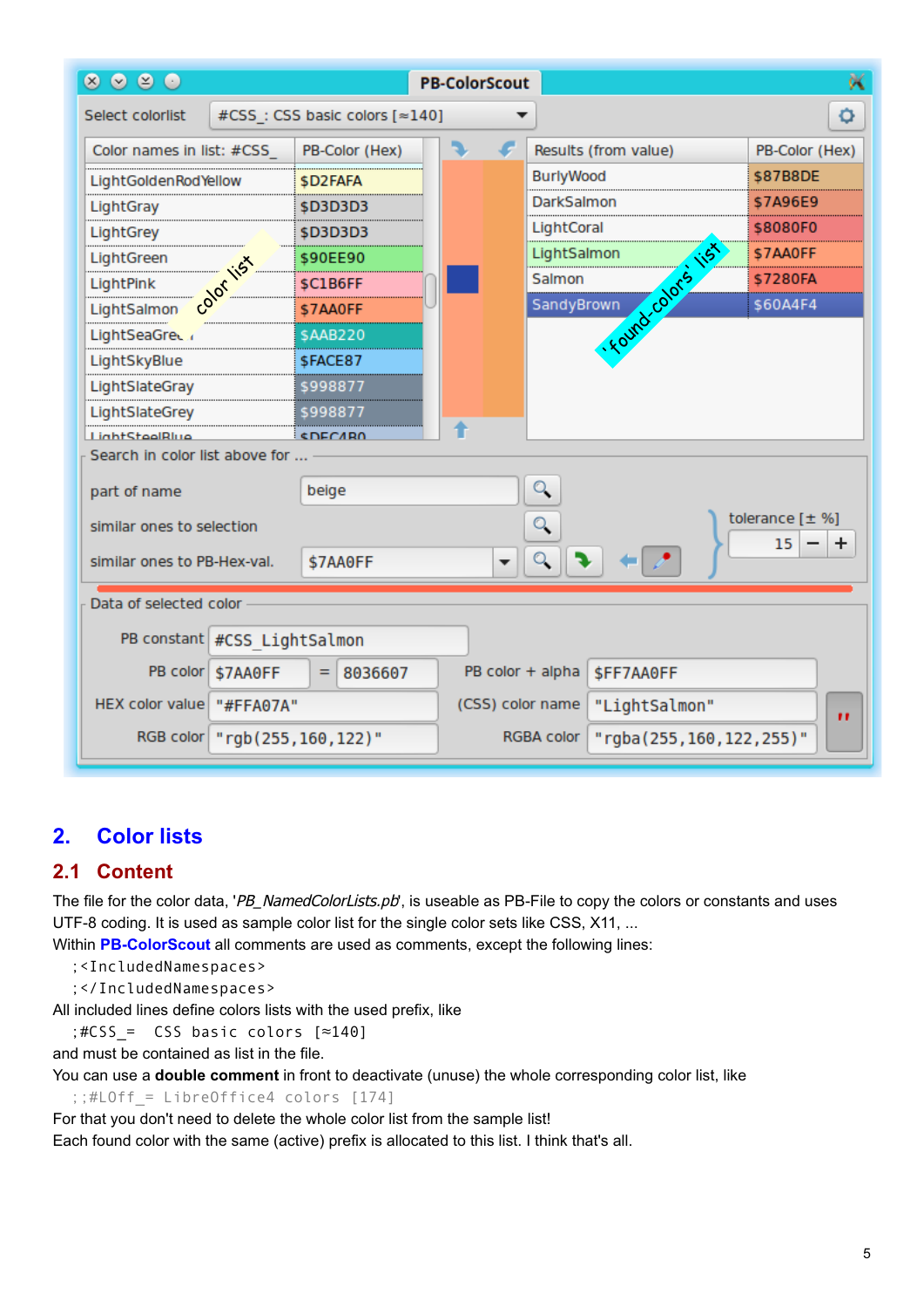## <span id="page-5-0"></span>**2.2 Format**

The single color definition contain the following informations in the following order, separated by at least 2 spaces: #CSS\_AliceBlue = \$FFF8F0; \$FFFFF8F0 "#F0F8FF" "rgb(240,248,255)" "rgba(240,248,255,255)" "AliceBlue"

| $\bullet$ #CSS AliceBlue  | $=$ \$FFF8F0: | Colorconstant w. PB-Hex, w/o Alpha + comment sign |
|---------------------------|---------------|---------------------------------------------------|
| $\bullet$ \$FFFFF8F0      |               | Color w. Alpha as PB-Hex                          |
| $\bullet$ "#F0F8FF"       |               | Color w/o Alpha as Hex-Value/triple, [DQuoted]    |
| • "rgb(240,248,255)"      |               | Color w/o Alpha as RGB()-Value, [DQuoted]         |
| • "rgba(240,248,255,255)" |               | Color w. Alpha as RGBA()-Value, [DQuoted]         |
| • "AliceBlue"             |               | Pure (readable) name of the color [DQuoted]       |

#### **Adding a new color list to the file?**

- Make a backup of your last well working color-file (PB\_NamedColorLists.pb)
- Convert your new color list in a format as used in the file, see above.
- Choose a unique **Constant Prefix** for the new list and add the definition in the header between ;<IncludedNamespaces> and ;</IncludedNamespaces>
- Add the color list at an appropriate point.

#### **2.3 Use**

In **PB-ColorScout** each color-list found causes an entry in the ComboBoxGadget.

**Info:** The last entry is a auto-generated collection of all colors in all lists.

Each selection immediately loads the associated color list in the left **[Color list \(set\)](#page-6-0)-**ListIconGadget.

 $\overline{\phantom{a}}$ 

#CSS: CSS basic colors [ ~140] Choose colorlist

After a change of the color list, the program tries to find the previous selected color within the new list by name and value and selects this item.

#CSS: CSS basic colors [  $\approx$  140] #X11: X11 (ext. CSS colors) [ ~ 550] #VGA: VGA basic colors [16] #RALe: RAL eng. names [213] #RALg\_: RAL ger. names [213] #RALne: RAL num. + eng. names [213] #RALng\_: RAL num. + ger. names [213] #CryStd: Crayola Standard [163] #CryFlr: Crayola Fluorescent [16] #CrySSw\_: Crayola Silver Swirls [24] #CryMCt: Crayola Multicultural [11] #CrayMSc\_: Crayola Magic Scent [30] #CryGEM : Crayola Gem Tones [16] #CryPrl : Crayola Pearl Brite [16] #CryMtc\_: Crayola Metallic FX [16] #CryGel\_: Crayola Gel FX [16] #CrySIS : Crayola Silly Scents [16] #CryHnT\_: Crayola Heads n Tails [16] #Res: Resene Colorlist [1383] #LOff: LibreOffice4 colors [174] #XKCD: xkcd color list [949] #WIKI: Wiki color collection [1298] All: All [5717]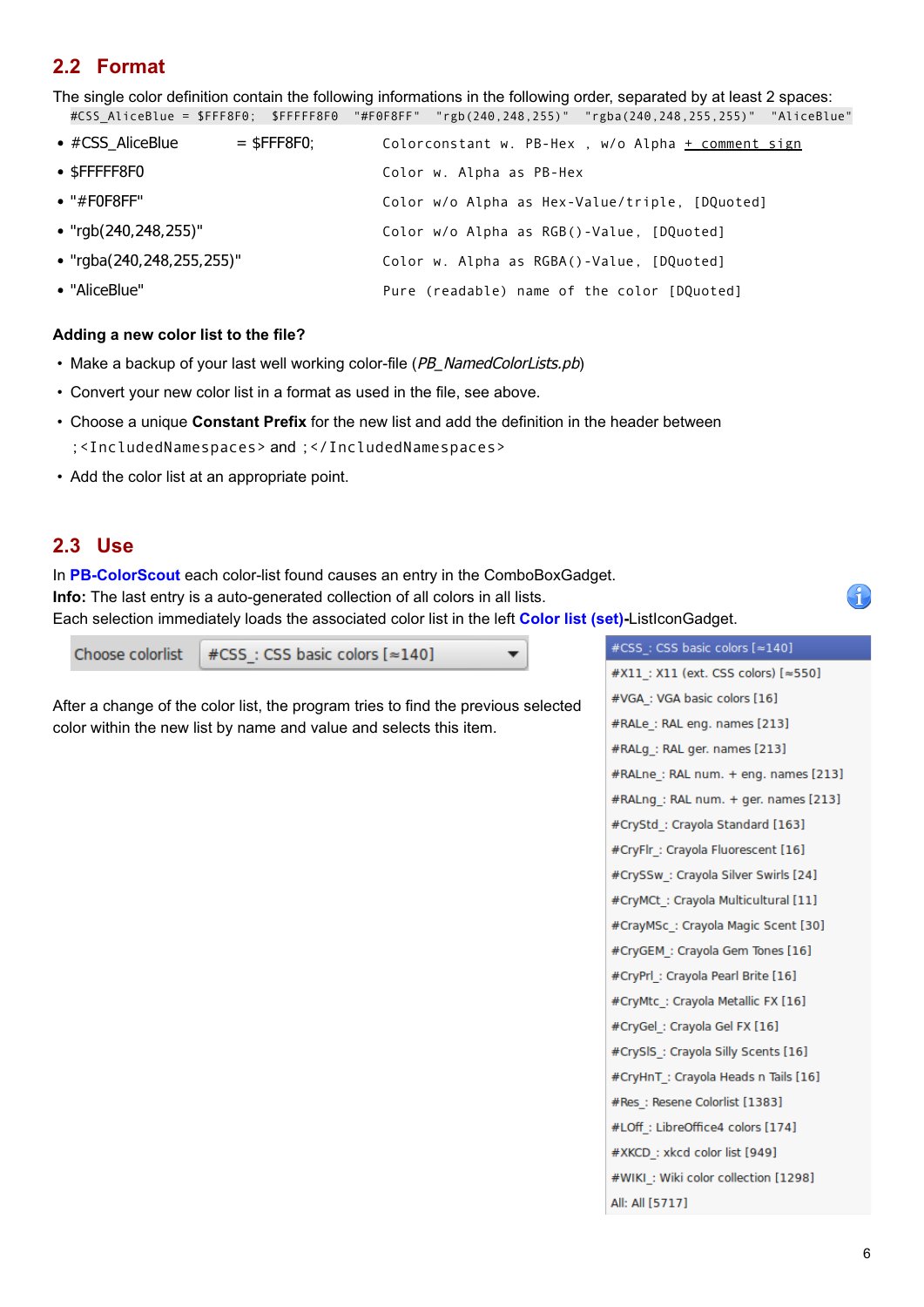# <span id="page-6-0"></span>**3. Color list (set)**

### **3.1 Colors in list**

The **left** ListIconGadget, **color list** contains the names and PB-Hex-Values of the colors in the chosen set in the [Color](#page-4-0) [lists](#page-4-0). The background of the 2. column shows the color of the item.

### **3.2 Selection**

Changed selections are depict in

- Background of the left **[Color compare panel](#page-11-0)** (TextGadget),
- Value-search-ComboBoxGadget as **PB-HEX-value**, see [5.3 by color value](#page-9-0)
- **[Color data section](#page-11-0)** with all conversions, constant name and color name.

### **3.3 Aditional data**

The whole data are available in the unfolded [Color data section](#page-11-0) (see below) from a linked list.

## **3.4 Functions**

- A **Doubleclick** on an item in the **color list** start the similarity search with current tolerance like the search **[from](#page-9-0) [selection in color list-](#page-9-0)**button below.
- A **Rightclick** (if a color is selected) opens the context menu (popup) with **export** functions for the current list or the selected item, see 3.5 Export.
- A **Rightclick** (if no color is selected) opens the context menu (popup) with **sort** functions for the current color list. An ascending sort by the names or a descending sort of values in the ListIconGadget is possible.
	- → If that's difficult, e.g. on Windows, use the same function in the **[Info & settings](#page-12-0)**-popup**.**

**Info:** While the program is running, no return to the original sorting is possible.

**Info:** If the list was sorted previousely, the export is sorted too.

**Info:** On Linux the system-search is activated (select one item, type in the colorname, scroll between the founds with cursor up/down)

**Info:** It seems, that Windows selects items below the mousepointer on Rightclicks, whereas Linux maintains the G previous selection.

## **3.5 Export**

This Popup appears on Rightclick on an entry for the selection.

Export functions to the **clipboard** are integrated for

- Single selected color
- Current color list

Copy selection-color-data to clipboard ... PB-Constant name [#CSS\_Beige] PB-Constant definition [#CSS Beige= SDCF5F5] PB-Constant alpha def. [#CSS\_Beige= \$FFDCF5F5] PB-HEX value [Sbbggrr] PB-HEX alpha-value [\$aabbggrr] HEX-value [#rrggbb] Color name ["beige"] RGB(,,)-value RGBA(,,)-value Copy curr. color-list to clipboard ... Add commented data to defintion? Constants + PB-HEX values

Constants + PB-HEX alpha values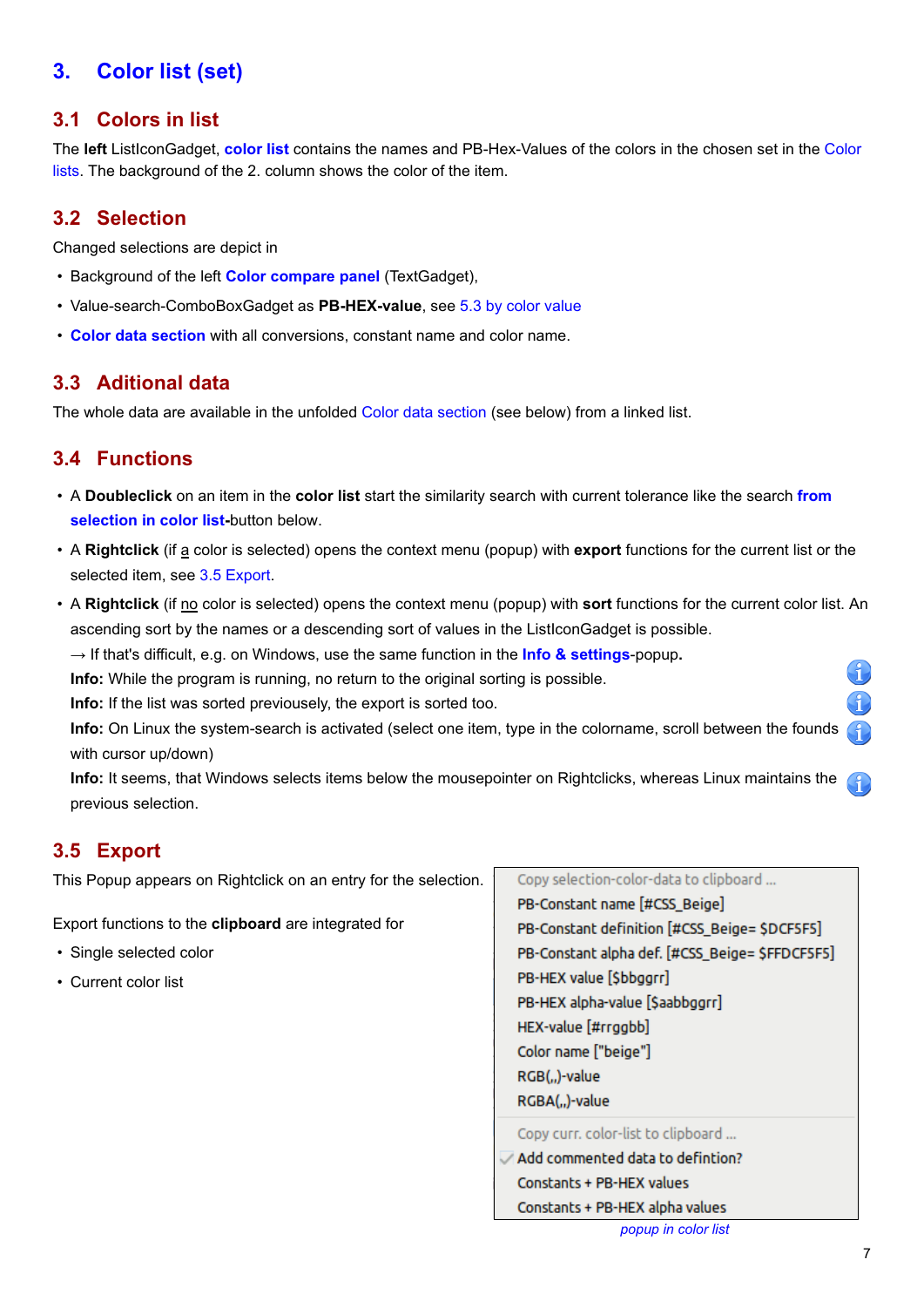### <span id="page-7-0"></span>**3.5.1 Selected Color**

I.e. the export for a color **Beige** from list **CSS**, with the constant name **#CSS\_Beige** and the Hex triple **#F5F5DC** delivers the following export examples ...

Copy selection-color-data to clipboard (works for **color list** and '**found-colors**' list) ...

| PB-Constant name [#CSS_Beige]                                                        | $\rightarrow$ #CSS Beige                                            |
|--------------------------------------------------------------------------------------|---------------------------------------------------------------------|
| PB-Constant definition [#CSS_Beige= \$DCF5F5]                                        | → #CSS_Beige= \$DCF5F5                                              |
| PB-Constant alpha def. [#CSS_Beige= \$FFDCF5F5] $\rightarrow$ #CSS Beige= \$FFDCF5F5 |                                                                     |
| PB-HEX value [\$bbggrr]                                                              | $\rightarrow$ \$DCF5F5                                              |
| PB-HEX alpha-value [\$aabbggrr]                                                      | $\rightarrow$ SFFDCF5F5                                             |
| HEX-value $[#rrggbb]$                                                                | $\rightarrow$ #F5F5DC   "#F5F5DC"                                   |
| Color name ["beige"]                                                                 | $\rightarrow$ Beige   "Beige"                                       |
| RGB(,,)-value                                                                        | $\rightarrow$ rgb(245,245,220)   "rgb(245,245,220)"                 |
| RGBA(,,)-value                                                                       | $\rightarrow$ rgba(245, 245, 220, 255)   "rgba(245, 245, 220, 255)" |
|                                                                                      |                                                                     |

### **3.5.2 Current color list**

Complete color list exports are possible from the **color list** popup ...

| Add commented data to defintion? | $\rightarrow$ Attaches all color data as comment |
|----------------------------------|--------------------------------------------------|
| Constants + PB-HEX values        | → Format: #CSS_Beige= \$DCF5F5[; \$FFDCF5F5 "    |
| Constants + PB-HEX alpha values  | → Format: #CSS_Beige= \$FFDCF5F5[; \$DCF5F5 "    |

## **3.6 Sorting**

The **[Color list \(set\)](#page-6-0)** can be temporarily sorted by a rightclick in the ListIconGadget, if no item is selected (this can be difficult with windows, alternative see [Info & settings!](#page-12-0))

Sort list ... by name by value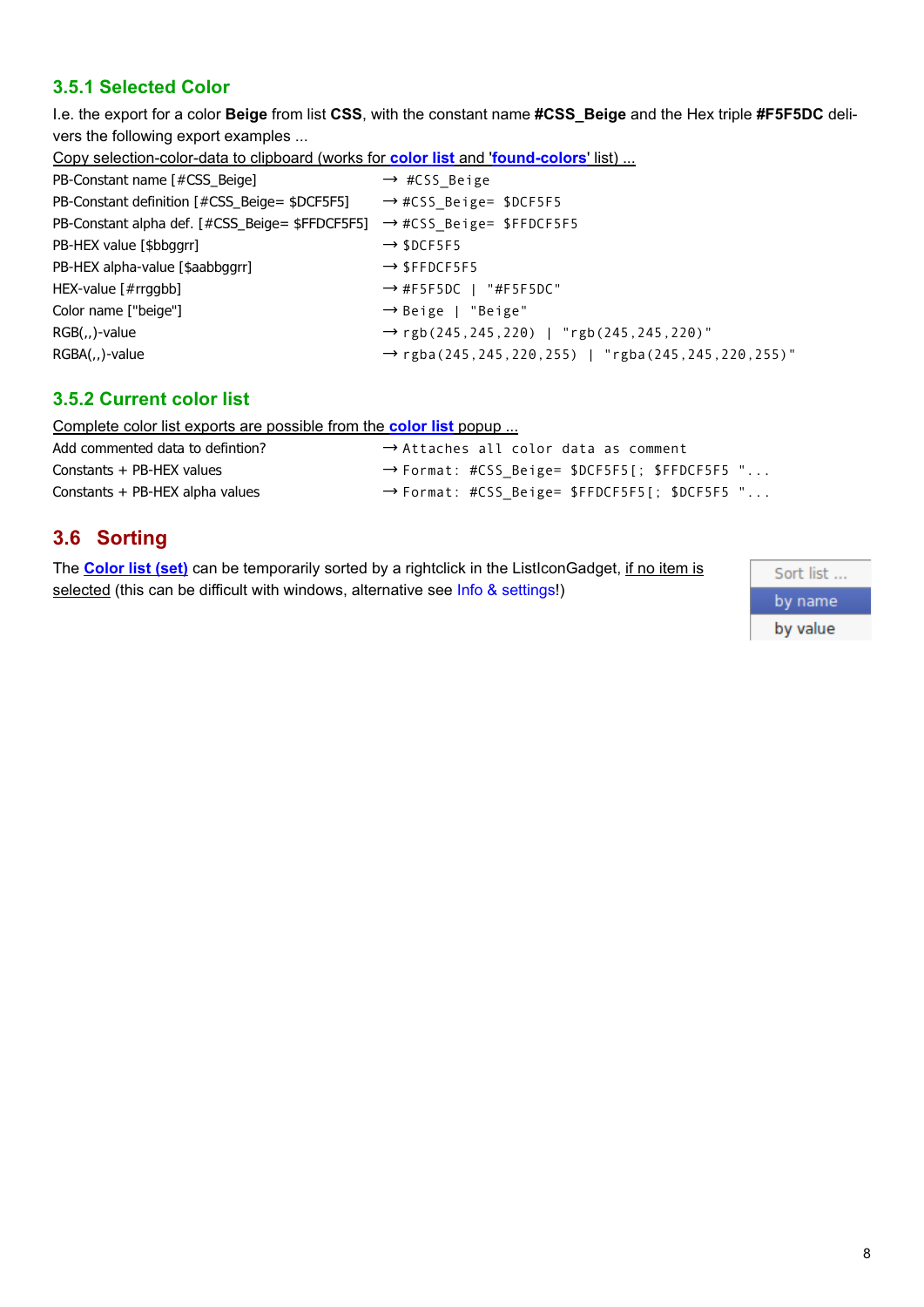## <span id="page-8-0"></span>**4. Found colors (search result)**

The **right** ListIconGadget **found colors (results)** is filled with the **'found-colors'** from the current **[Color list \(set\)](#page-6-0)** by a search by name, search by similar value to selection a color-value. It also contains the names and PB-Hex-Values of the colors in the chosen color list.

## **4.1 Source & Identification**

The headline contains a hint to the source of the data (name, selection, value) in the column 0.

### **4.2 Compare**

A selection in the **Found colors (search result)-**list shows the color in the right **[Color compare panel](#page-11-0)** to compare this color with the one in left panel (from selection in **[Color list \(set\)](#page-6-0)** or the recent **value-search**) side by side.

### **4.3 Functions**

The content in the **found colors-**list depends on the current **color list** and the setting of the **[Tolerance](#page-9-0)**-SpinGadget. There's no merging function after changing the color list!

- A **Doubleclick** on a color causes here the **Found colors (search result)**-list to select the same color, if possible. **Info:** If the current list contains more than one matching color, the first one will be selected.
- A **Rightclick** opens the **context menu** (popup) with **export**, transfer to **data fields** and other funktions for the selected item.

## **4.4 Export**

This Popup appears on Rightclick on an entry for the selection.

#### **4.4.1 Selected Color**

The Clipboard-Export for the selected color is the same as in the **[3.5.1 Selected Color](#page-7-0)** for the current **[Color list \(set\)](#page-6-0).**

Copy selection-color-data to clipboard ...

PB-Constant name [#CSS Beige] PB-Constant definition [#CSS\_Beige= \$DCF5F5] PB-Constant alpha def. [#CSS\_Beige= \$FFDCF5F5] PB-HEX value [Sbbggrr] PB-HEX alpha-value [Saabbggrr] HEX-value [#rrggbb] Color name ["beige"] RGB(,,)-value RGBA(,,)-value Scroll color list to selection Transfer selection to color list Transfer selection to color list + data fields

*popup in 'found-colors'*

Transfer selection to data fields

#### **4.4.2 Transfer functions**

Transfer selection data from 'found-colors' list ...

| Scroll color list to selection           | $\rightarrow$ colorlist scrolls to same item as the selected 'found-color'                                                |
|------------------------------------------|---------------------------------------------------------------------------------------------------------------------------|
| Transfer selection to color list         | $\rightarrow$ 'found-color'-selection is transfered to 'color list'.                                                      |
|                                          | Transfer selection to col. list + datasection $\rightarrow$ " + data fields are filled from the selection (= doubleclick) |
| Transfer selection to Color data section | $\rightarrow$ only datasection is filled from selection in 'found-colors'                                                 |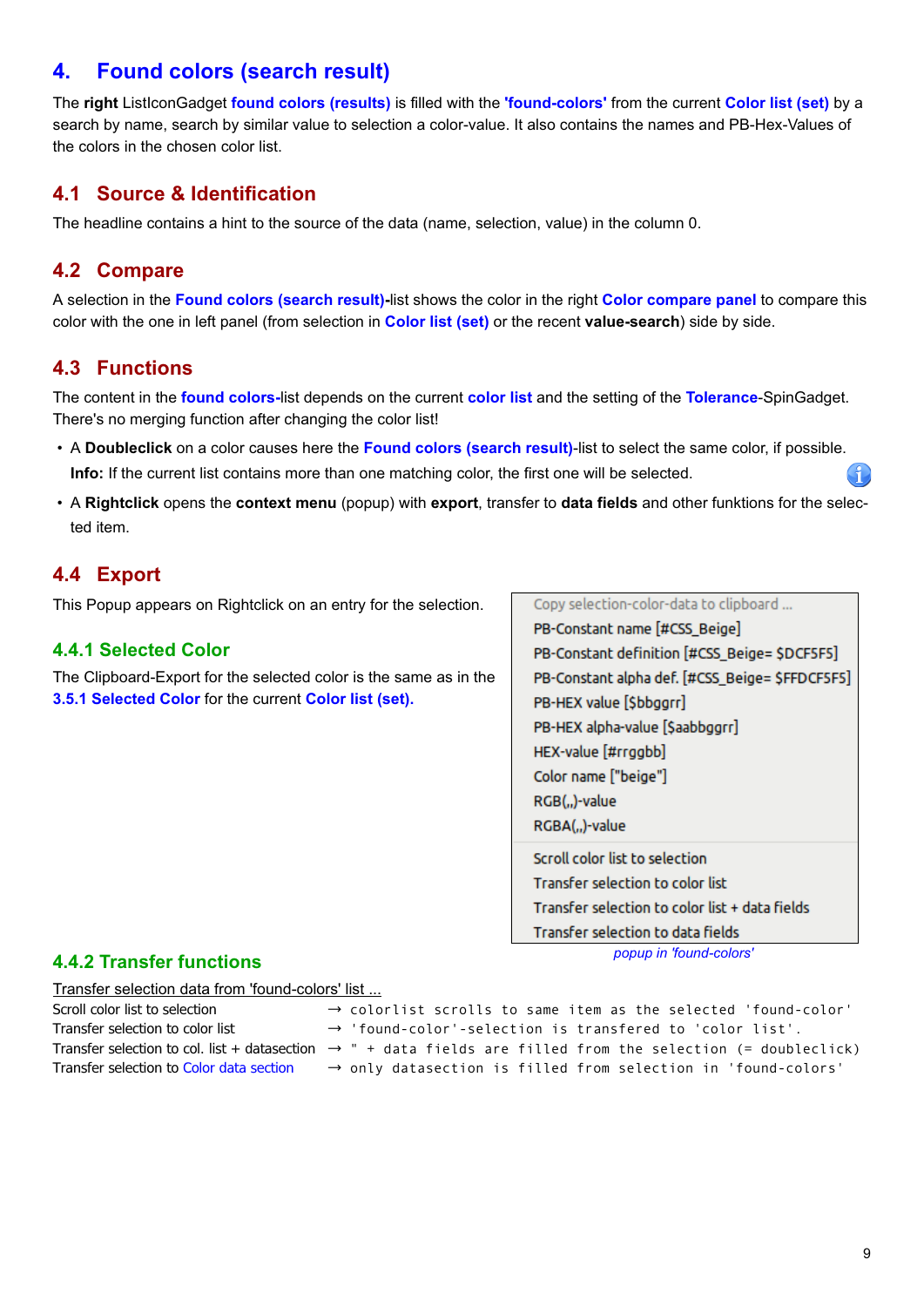## <span id="page-9-0"></span>**5. Color search**

Colors **within a tolerance** or **found color names** are listed in the right [Found colors \(search result\)](#page-8-0)-ListIconGadget. **Info:** A 'empty' search will cause a short blink of the ListIconGadget-Background! **Info:** If a color matches exactly, the item has a light-green background.

### **5.1 by (part of) color name**



Even parts within the color names can be found.

The search can be started with the find icon at the right, but also with **[Return]** if the cursor is inside the entry field.

#### **5.1.1 Import conversion**

Pasted usual PB-constant-names in the entry field, like #CSS\_Beige, are autoconverted to the colorname (like Beige).

### **5.2 from selection in color list**

The search can be started with the find icon at the right, for similar values to the selection in the **[Color list \(set\)](#page-6-0)** depending on the current tolerance to each RGB value (primary color) of the selected color.

The search can also be started by a Doubleclick on a color in the **color list**.

| similar ones to selection |  |
|---------------------------|--|
|                           |  |

### **5.3 by color value**

A **PB-Hex-value** can be entered (or be picked from the color picker).

The search can be started with the find icon at the right for values within the tolerance to each RGB value of the Hex-Value as set in the tolerance-SpinGadget.

The search can also be started with **[Return]** if the cursor is inside the entry field of the ComboBox.

| similar ones to PB-Hex-val. | 57 |  |  |  |  |  |
|-----------------------------|----|--|--|--|--|--|
|-----------------------------|----|--|--|--|--|--|

The entry field must be filled with a PB-HEX-value with **\$** & **6 signs** (w/o alpha) like '\$FF00FF' as '\$bbggrr' (at the moment).

- The value is always set from the last selection in the **[Color list \(set\)](#page-6-0)**. **(You can used it for a search from the last selected color in the list, including the original color!)**
- The last 10 entries are stored temporarily.

#### **5.3.1 Import conversion**

Pasted values to the ComboBox (like *natural numbers, #rrggb*b', '*\$aabbggrr', rgb(r,g,b), rgba(r,g,b,a)*) are **auto**converted to the PB-Hex-format (*\$bbggrr*) w/o alpha when the assigned search-button is pressed.

### **5.4 Tolerance**

The **Tolerance** is adjustable for similarity search from the

**• selected color** in the list, or the

#### **• PB-Hex-value**,

in percent from full value (=255). Colors with deviations of each of the **3 primary colors** up to the set level are listed. The adjustable range goes from 1% to 50%.

A change of the tolerance value causes an **immediate update** of the '**found-colors**' list.

The program remembers the last searchmode (name, selection, value) and it will be applied at every change of tolerance again, see the "Results (from ...)" in the header in the **'found-colors'** list.

tolerance [± %] 15

Ĥ.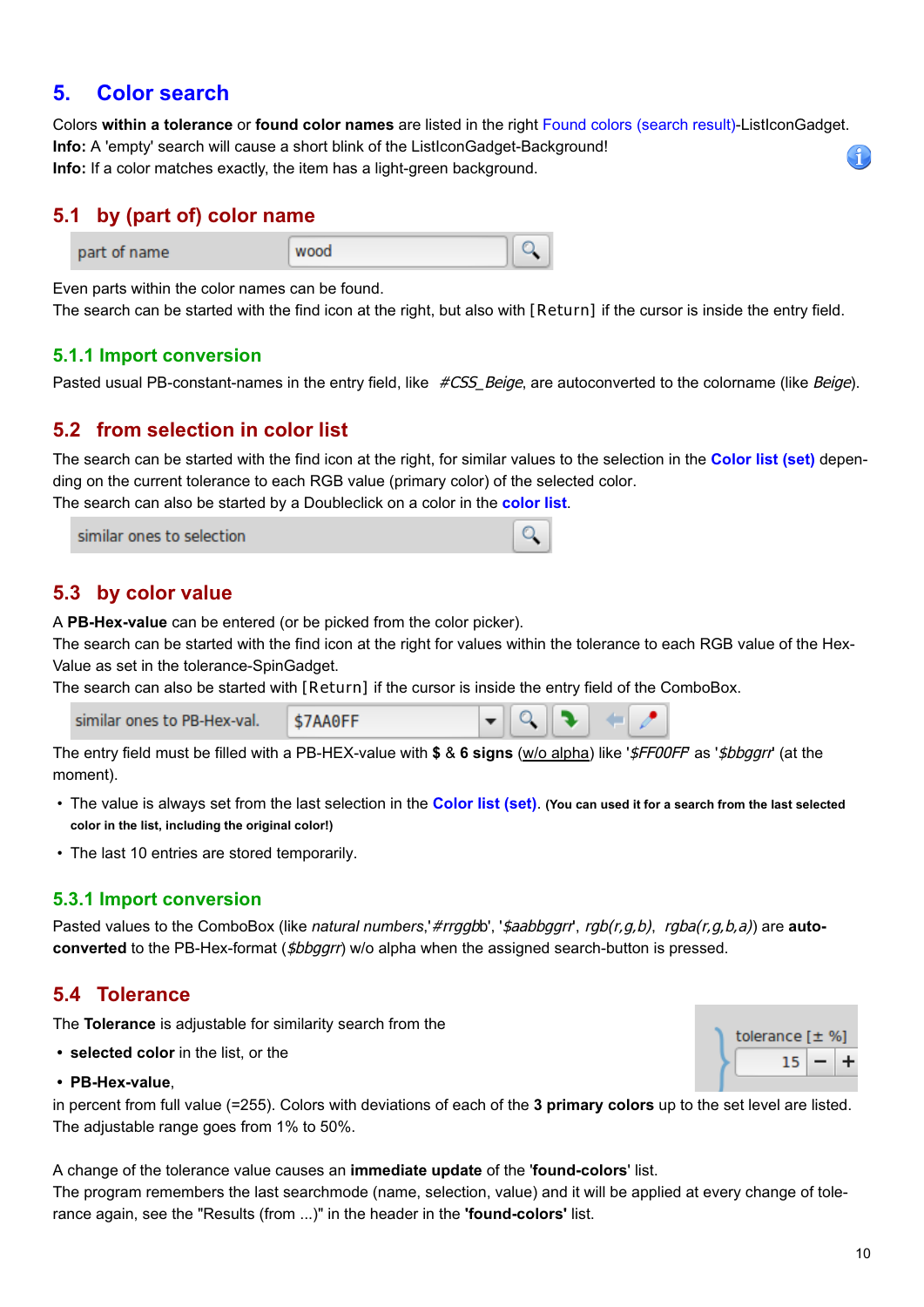<span id="page-10-0"></span>**(On Linux, the SpinGadget is converted to the gtk3-API version to get a comfortable handling (mousewheel etc.) on each OS.)**

## **6. Colorpicker**

Since they exists and are very useful, i have built in the **colorpicker**-routines from PB-Forum by **wilbert**, **PureLust**, **netmaestro**, **infratec**, **idle**).

## **6.1 Use**

To use it, the Icon  $\overline{h}$  has to be selected.

To pick a color within the current desktop, the **PB-ColorScout**-Window must stay focused. Pick the color under the mouse pointer with '**SPACEBAR**'. To get a better preview from this single pixel, use the Colorspy.

However the own window is taciturn  $\left(\widehat{\bullet}\right)$ .

The picked color is converted to PB-HEX-Format und placed in the value search ...

| similar ones to PB-Hex-val. | \$7AA0FF | $\bullet$ 0 1 |  |
|-----------------------------|----------|---------------|--|
|-----------------------------|----------|---------------|--|

## **6.2 Options**

If the popup-entry: Reset colorpicker button after each action is selected, the icon (and 'ON'-state) is reset after each pick-action!

## **6.3 Colorspy**

There's a colorspy (zoom), which steadily shows the pixel-color under the mousehotspot within a box if the colorpicker is activated. The colorspy is placed within the **left** [Color compare panel.](#page-11-0)

It's active if the colorpicker is active and the entry 'Color-Spy on' with colorpicker in [Info & settings](#page-12-0) is activated.

The color is updated in 100 ms-Timer-Intervals (defined in **#PeriodCSpy**-constant).

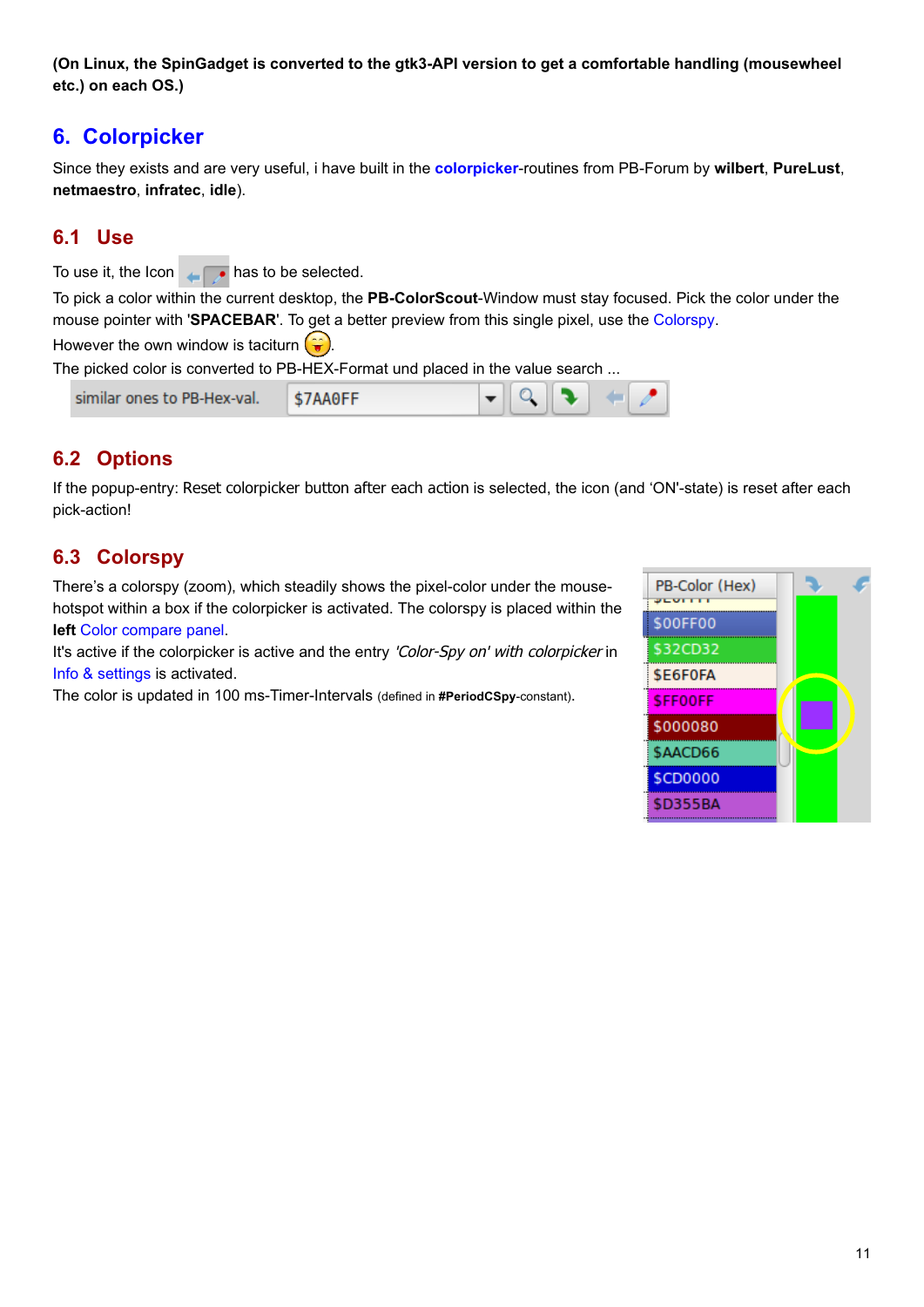## <span id="page-11-0"></span>**7. Color compare panel**

To get a good impression of the difference and appearence of the compared colors,

- the selected color from the **[Color list \(set\)](#page-6-0)** or from the **PB-Hex-Value** is faced against
- the selected color in the [Found colors \(search result\)](#page-8-0)-list

in 2 bigger blocks. Therefore TextGadgets are used at the moment. (Since it maked problem an Linux-KDE (gradient) and PB5.50, it maybe will be converted to Image- or CanvasGadgets in the future.)

The **left** color panel is filled from ... For • a selection or doubleclick in left color list Lic • a search from selection in left color list Lic • a value search Lic The color name can be seen in the tooltip of Lic the left color block (not after a value search)Or Plum ß Pir Sil Th

The **right** color panel is filled from ... • a selection or doubleclick in the right 'found-colors' list The color name can be seen in the tooltip of the right color block.

## **8. Clipboard exports and transfers**

Export and transfer functions are available on context menu (popup) within the ListIconGadgets for **color list** or **found colors**.

Vi

### **8.1 Color list: Single Color data: exports**

see [3.5.1 Selected Color](#page-7-0)

### **8.2 Color list: List export**

see [3.5.2 Current color list](#page-7-0)

### **8.3 Found color list: Single Color data: exports**

see [4.4.1 Selected Color](#page-8-0)

## **8.4 Found color list: Transfer & convert to data block**

see [4.4.2 Transfer functions](#page-8-0)

# **9. Color data section**

The data section contains all other color informations in the color lists file.

The common color data formats e.g. for CSS are integrated.

The data in are copied in the data-fields (some fields with or w/o Doublequotes) and converted to other formats like the Hex-triple #F5F5DC to extract data from it for the use in PureBasic like API calls, CSS/HTML, ...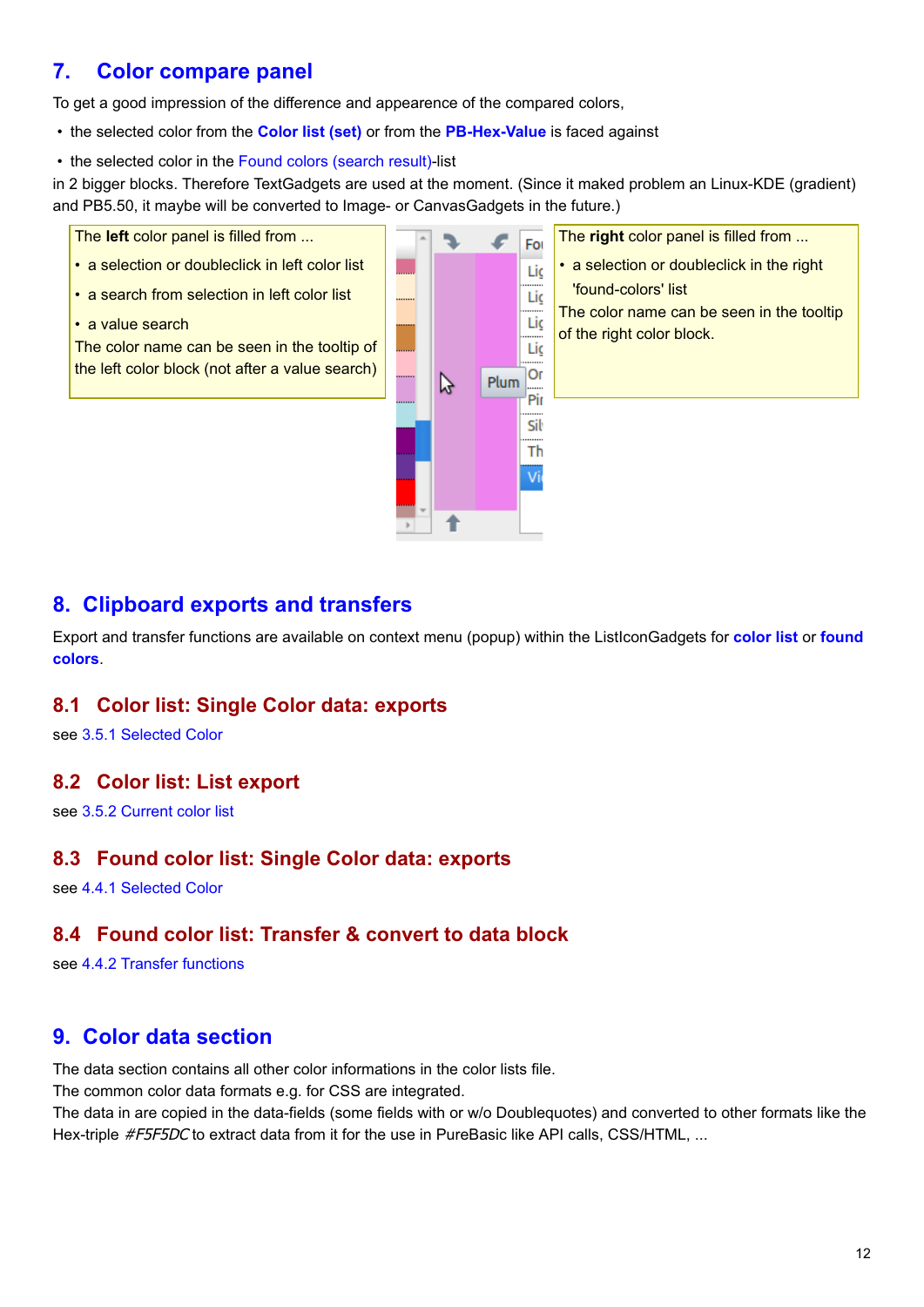## <span id="page-12-0"></span>**9.1 Visibility**

You can fold / unfold the data section with a click on the horizontal bar above the container ...

### **9.2 Source**

The data are transfered by ...

- » color list : automatically set by a selection
- » found-colors : set by a context menu entry on Rightclick
- 

» PB-Hex-value search : Data section is filled from this icon for the value in the search entry

|  | Data of selected color    |                                     |                                  |                         |  |
|--|---------------------------|-------------------------------------|----------------------------------|-------------------------|--|
|  |                           |                                     |                                  |                         |  |
|  |                           | PB constant #CSS LightSalmon        |                                  |                         |  |
|  |                           | PB color \$7AA0FF<br>8036607<br>$=$ | PB color + alpha   \$FF7AA0FF    |                         |  |
|  | HEX color value "#FFA07A" |                                     | (CSS) color name   "LightSalmon" |                         |  |
|  |                           | RGB color   "rgb (255, 160, 122) "  | RGBA color                       | "rgba(255,160,122,255)" |  |

The last **data source** changes the headline of this section:

- » "Data of selected color ..."
- » "Data of selected found-color ..."
- » "Data of PB Hex value ..."  $\rightarrow$  in this case no PB constant name or color names is given and assigned!

The **Doublequote-**Button causes some fields being covered in Doubleqoutes as needed e.g. in CSS.

Maybe later this section will be extended or duplicated to a convert-tool for the different color formats.

## **10. Info & settings**

About ... Sort current color List ... by name by value Settings ...  $\checkmark$  Window stay on top

- √ 'Button off' after each colorpick
- ✓ 'Color-Spy on' with colorpicker

contains a popup menu with

- the 'About' dialog.
- sorting for the current **[Color list \(set\)](#page-6-0)** by name or value
- a checkbox for "**Window stay on top**" property.
- a checkbox for "**'Button off' after each colorpick**", which causes the ColorPicker-Button being reset to 'Off' after each action.